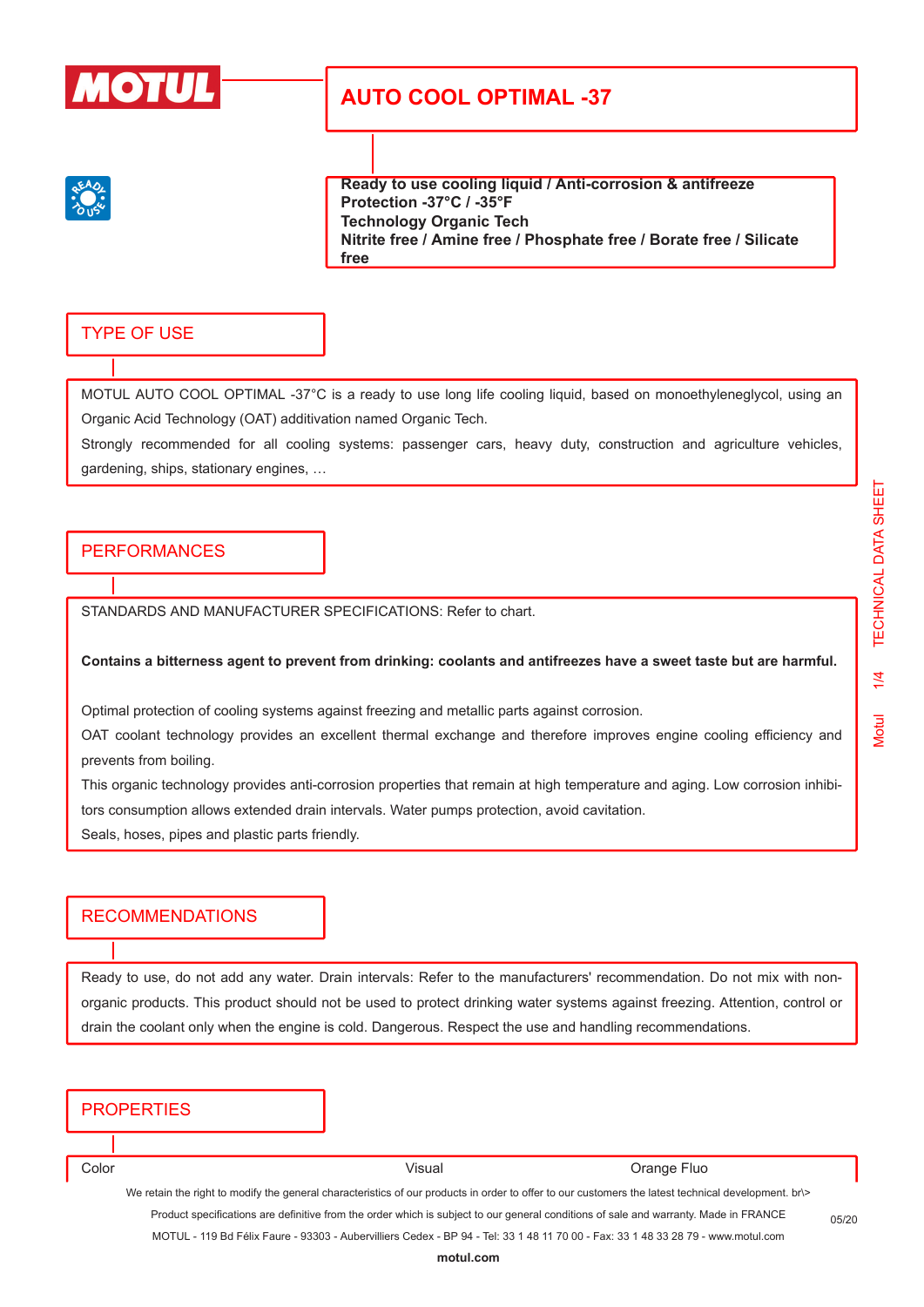**Ready to use cooling liquid / Anti-corrosion & antifreeze Protection -37°C / -35°F Technology Organic Tech Nitrite free / Amine free / Phosphate free / Borate free / Silicate free**

| Density at $20^{\circ}$ C (68 $^{\circ}$ F) | ASTM D4052 | 1.068                    |
|---------------------------------------------|------------|--------------------------|
| рH                                          | ASTM D1287 | 8.4                      |
| Initial crystallization                     | ASTM D1177 | $-38.0 °C / -36.0 °F$    |
| Freezing protection                         |            | $-37.0 °C / -35.0 °F$    |
| Alkalinity reserve                          | ASTM D1121 | 2.8 mg KOH/g             |
| Boiling point                               | ASTM D1120 | 136°C / 277°F (+1.5 bar) |

We retain the right to modify the general characteristics of our products in order to offer to our customers the latest technical development. br\> Product specifications are definitive from the order which is subject to our general conditions of sale and warranty. Made in FRANCE MOTUL - 119 Bd Félix Faure - 93303 - Aubervilliers Cedex - BP 94 - Tel: 33 1 48 11 70 00 - Fax: 33 1 48 33 28 79 - www.motul.com

05/20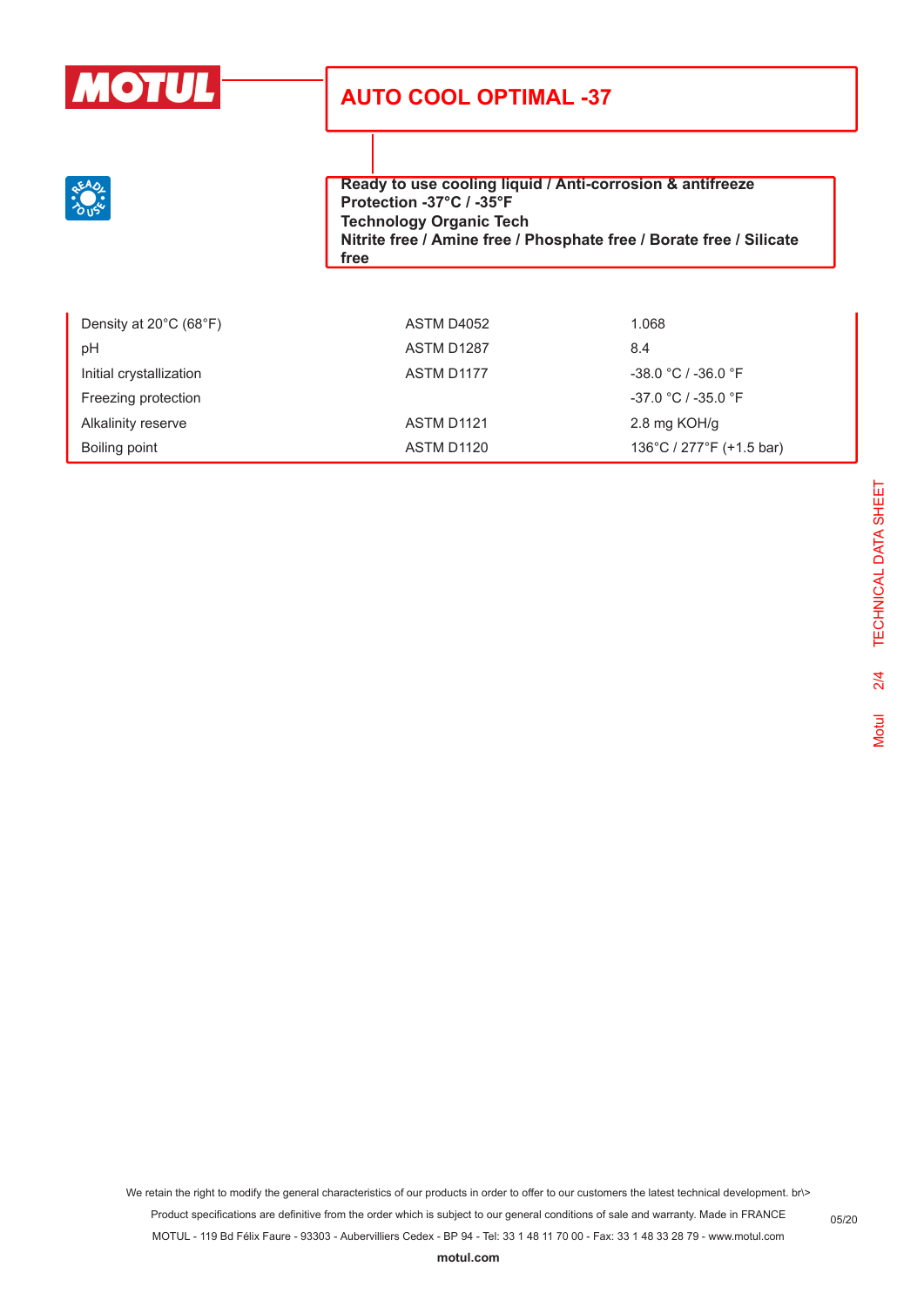

**Ready to use cooling liquid / Anti-corrosion & antifreeze Protection -37°C / -35°F Technology Organic Tech Nitrite free / Amine free / Phosphate free / Borate free / Silicate free**

| <b>STANDARDS</b>                 |                                             |
|----------------------------------|---------------------------------------------|
| <b>ASTM STANDARD</b>             | 1578391999953                               |
| <b>BRB</b>                       | 1515087915721                               |
| <b>BRITISH STANDARD</b>          | 1575455712953                               |
| <b>FVV STANDARD</b>              | 1515088046614                               |
| <b>KOREAN</b><br><b>STANDARD</b> | 1515088104334                               |
| <b>MIL STANDARD</b>              | 1515406851383, 1517492552474, 1517492578193 |
| <b>NATO</b>                      | 1515088207477                               |
| <b>UNE STANDARD</b>              | 1515088252900                               |
| <b>OE PERFORMANCES</b>           |                                             |
|                                  | 1515084174470                               |
|                                  | 1515084293457                               |
|                                  | 1515084359146                               |
|                                  | 1515084436819, 1517492056433                |
|                                  | 1517492056433                               |
|                                  | 1515405228244                               |
|                                  | 1515084535540                               |
|                                  | 1519666083361                               |
|                                  | 1519666047627, 1517394372468                |
|                                  | 1519666261408                               |
|                                  | 1519665886955, 1517394372468                |
|                                  | 1515084672043                               |
|                                  | 1515084715872                               |
|                                  | 1515084762670                               |
|                                  | 1515084884688, 1517393081950                |
|                                  | 1515085560484                               |
|                                  | 1515085864256                               |
|                                  | 1578322826391                               |
|                                  | 1515085964524                               |
|                                  | 1515086016103                               |
|                                  | 1515086104495, 1589450116872, 1515086104495 |
|                                  | 1519748562756                               |
|                                  | 1518015652490                               |
|                                  | 1518015711990                               |
|                                  | 1518093685107, 1518093648841                |
|                                  | 1515087559354, 1517504739494                |
|                                  | 1515087609699, 1517494497779, 1517494524248 |
|                                  | 1515087636590, 1519749502786                |
|                                  | 1517494805436                               |
| Jaguar / Land Rover              | 1515086956138, 1518093774451                |

We retain the right to modify the general characteristics of our products in order to offer to our customers the latest technical development. br\> Product specifications are definitive from the order which is subject to our general conditions of sale and warranty. Made in FRANCE MOTUL - 119 Bd Félix Faure - 93303 - Aubervilliers Cedex - BP 94 - Tel: 33 1 48 11 70 00 - Fax: 33 1 48 33 28 79 - www.motul.com

05/20